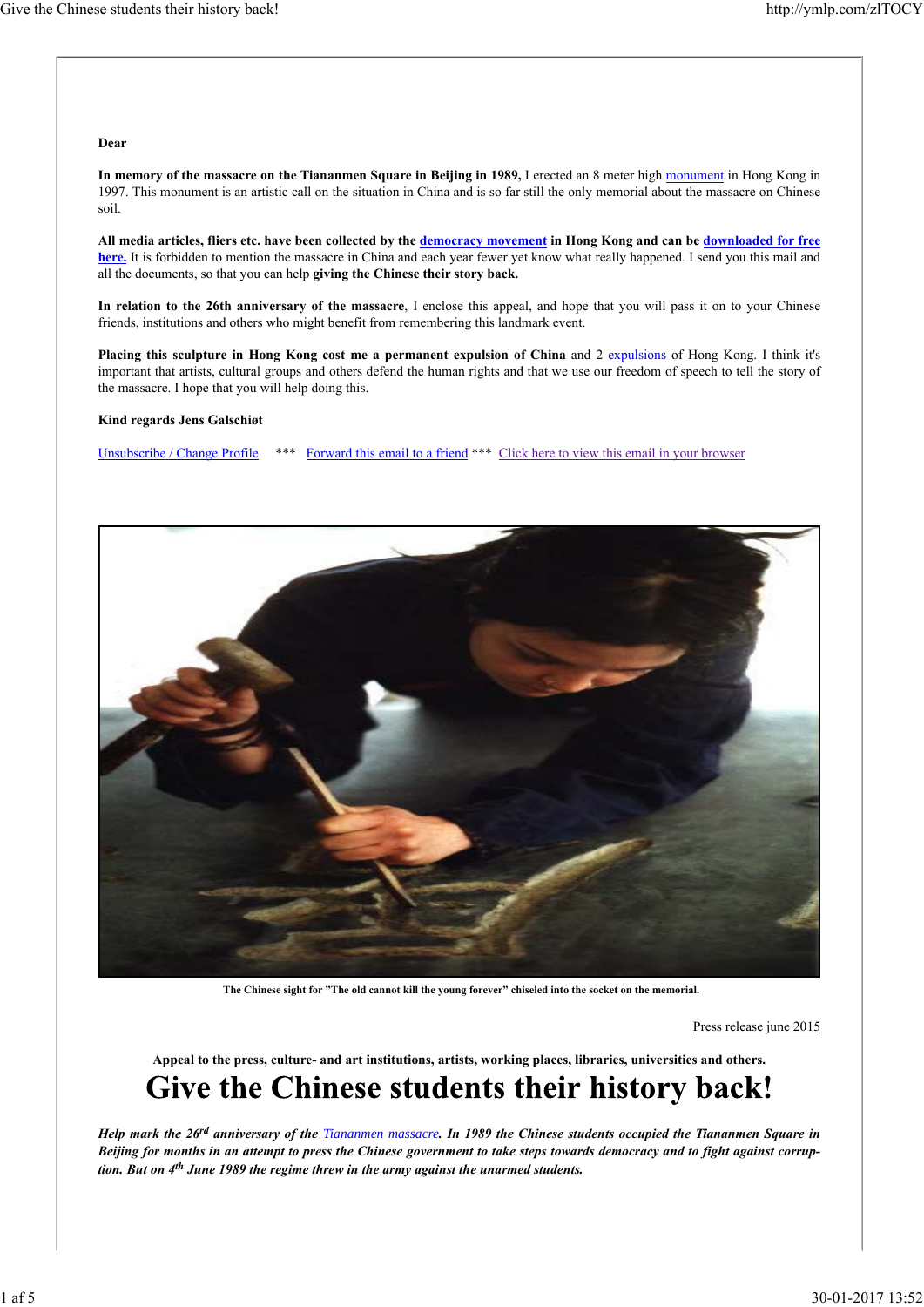Give the Chinese their story back. It is forbidden to mention the story in China, but all the students' newspaper articles, fliers etc. have been collected by the democracy movement in Hong Kong. **These** collections **of Chinese and English documents** have now been put on the Internet from where they can be downloaded for free.

**Many of the young dissidents were imprisoned in the wake of the crackdown.** Some are still in jail but they are no longer young. China still practises a massive censorship on information on the massacre. And it is impossible for Chinese people to obtain uncensored information about the event.

**In China the encroachments continue.** The imprisonment of Nobel laureate Liu Xiaobo is maintained and his wife is still under house arrest. So is the artist Ai Weiwei. But these prominent artists are only the tip of the iceberg, there are thousands of artists, environment activists and others imprisoned. And all they have done is defend the most basic human rights.

**Thousands of Chinese students** are today studying at universities and other institutions of education in the West. Most of them do not even know their own history due to the censorship. You can help to remedy this.

**Therefore we invite all pro-democracy institutions, scholars and working colleagues to download and print** out this documentation or burn it on a CD. Place it on the shelves of libraries and hand it out as a gift to Chinese students on 4<sup>th</sup> June, the anniversary of the Tiananmen massacre.

**This way we can make a contribution to preserve the memory of the victims** and maybe inspire a new generation of Chinese to see democracy as a possibility for China.

**We call on everybody to support this initiative and to mail this appeal** to other institutions of education where there are Chinese students or others who might be interested in preserving and distributing the knowledge about the Tiananmen massacre.

**The initiative of this appeal** and informative campaign is a co-operation between the democracy movement in Hong Kong and Danish sculptor Jens Galschiot who in 1997 put up an 8 meter high Pillar of Shame in Hong Kong to commemorate the Tiananmen massacre. Hong Kong is the only place on Chinese soil where the victims can be honoured.

### About Hong Kong at the moment

**It seems that China's curbing of free speech has got a solid grip**, also in Hong Kong. Galschiot is just one of many critics who have been denied entry. So the city is deprived of a cultural exchange that is taken for granted in all open democratic societies. The expulsions are a strident violation of the principle of 'One country -Two systems' that was guarantied ahead of Hong Kong's reunion with China in '97.

In 2013 Galschiøt managed to **enter Hong Kong** to repair 'The Pillar of Shame'. In these very years Hong Kong stands before realizing the 1997 agreements with China, to develop a real democracy in Hong Kong. But they are under a lot of pressure from non-democratic forces. The results of these negotiations are crucial for the future of Hong Kong.

**During 2014 massive demonstrations in Hong Kong** has been seen. They fight for the rigth to get the democratic elective system that China promised Hong Kongs sitizens when they took over the country in 1997.

**The peaceful demonstrations have been met** with comprehensive violent force from the Hong Kong police and the citizens have been defending themselves agains the police´s peppersplay guns with simple umbrellas.

**Thus the movement now use the umbrella as a symbol** of their struggle to introduce democratic elections into Hong Kong.

**A functioning democracy on Chinese ground**, even though it is only in Hong Kong, is an extremely important symbol for the more than one billion living in main land China.

**Useful links:**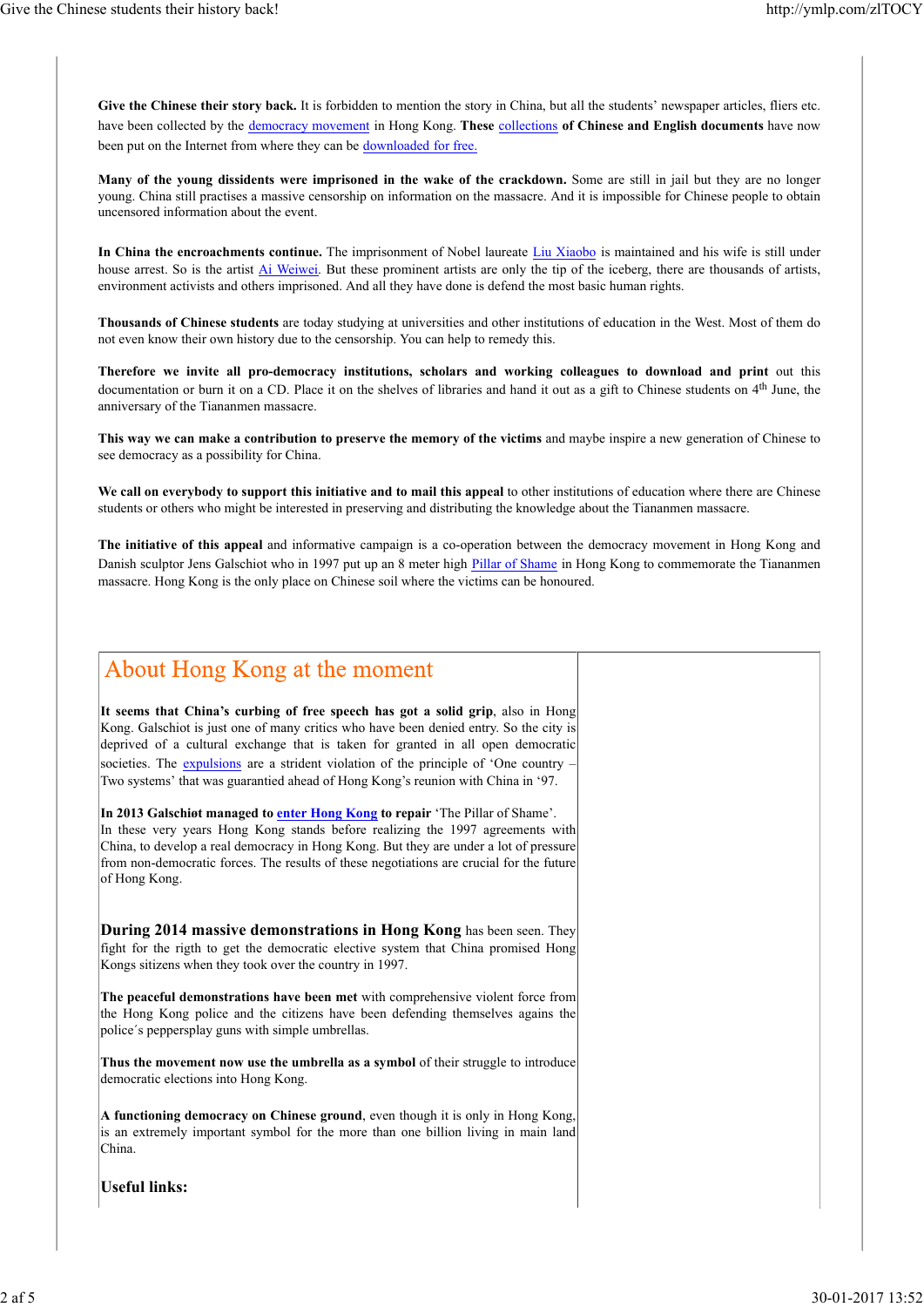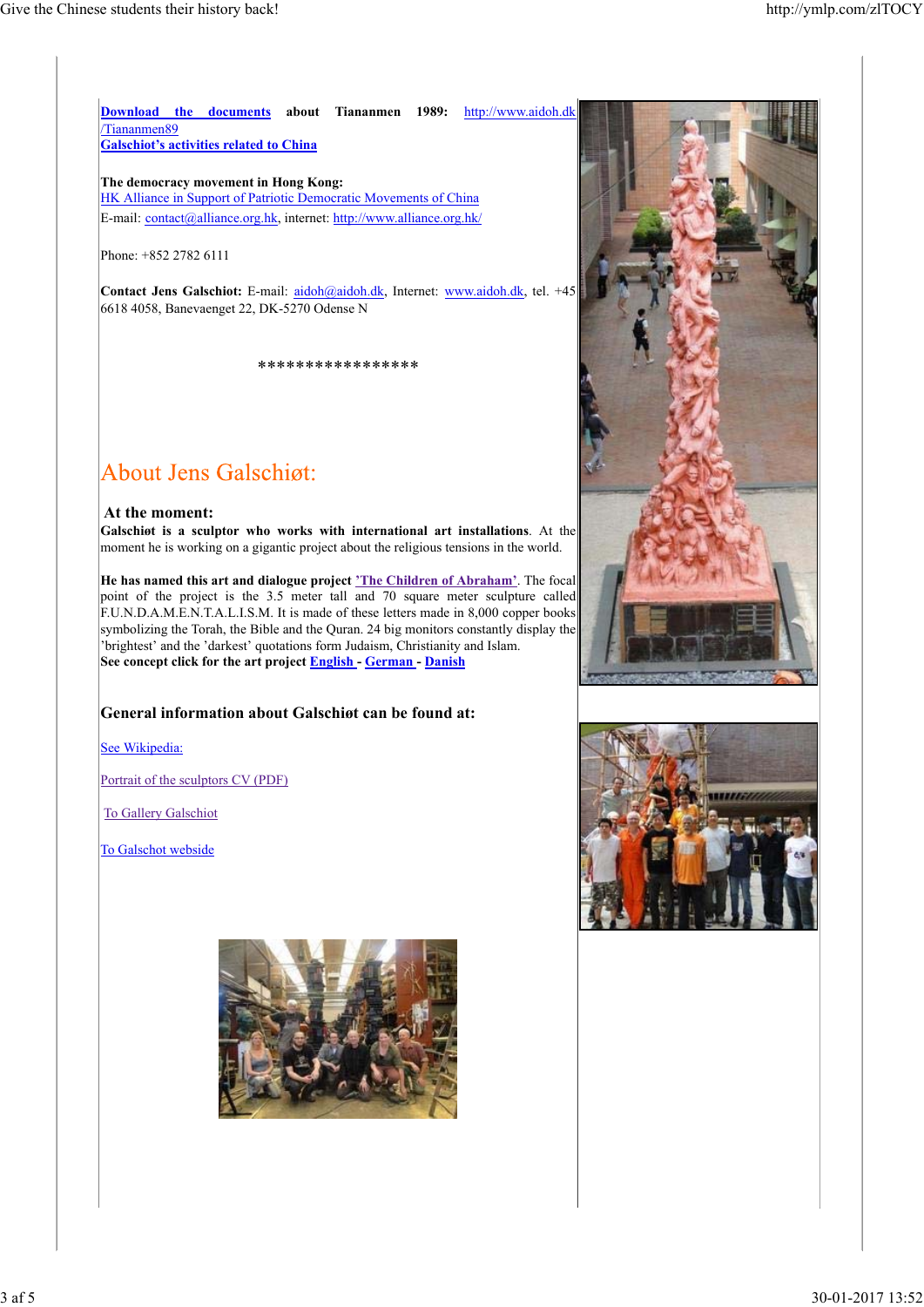

### **This mail has been sent from the sculptor Jens Galschiøt's workshhop.**

### **Contact to the workshop:**

Galleri Galschiøt Banevænget 22 5270 Odense N

Tlf : (+45) 6618 4058

Fax:(+45) 6618 4158

**E-mail**: aidoh@aidoh.dk

**websider:** To Gallery Galschiot To Galschot webside